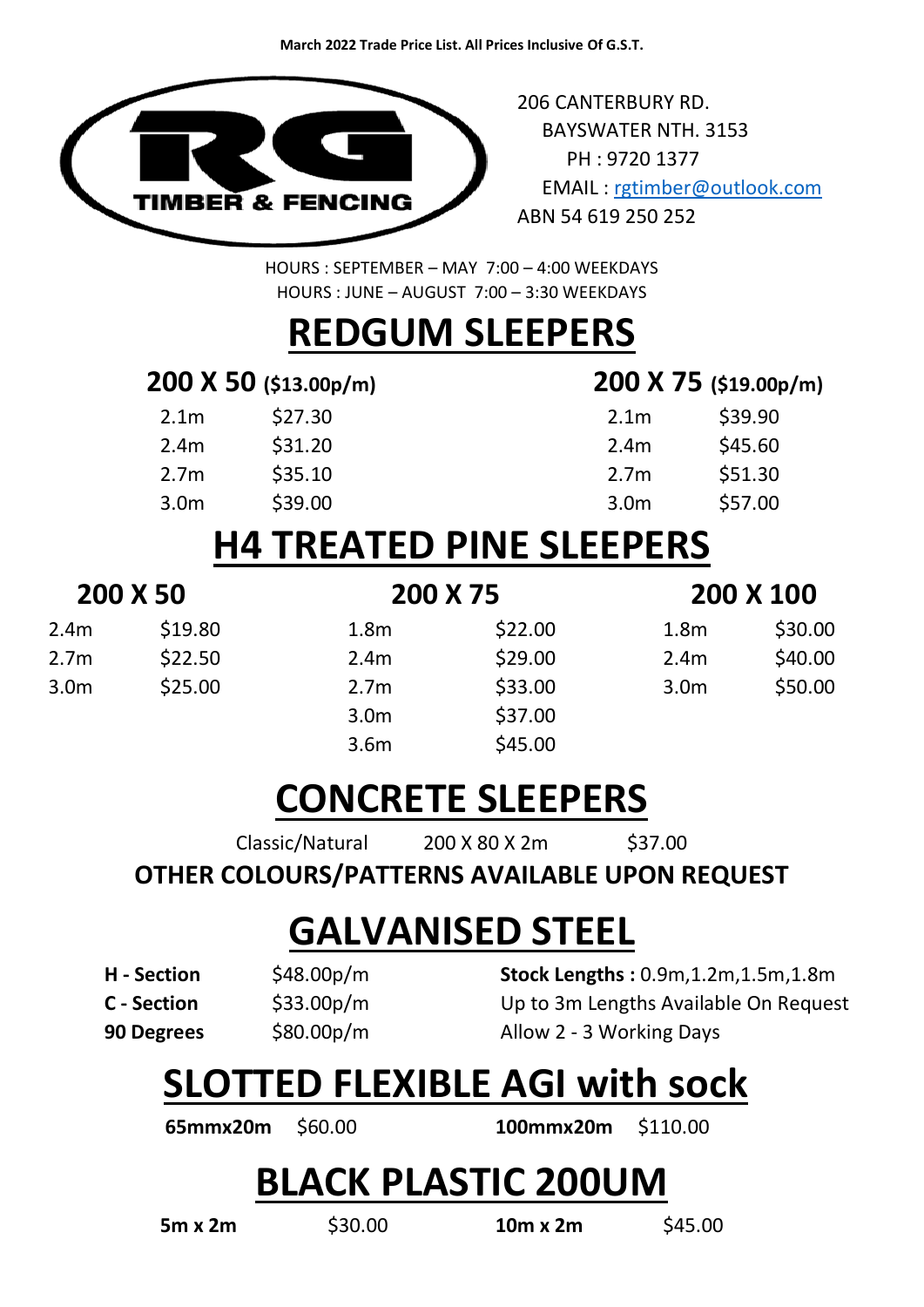# **PALING FENCING**

- 1.65m (5'4") \$42.00p/m 3 Rails, Plinth, 1500mm Palings & 2.1m Posts
- 
- 2.25m (7'4") \$54.00p/m 4 Rails, Plinth, 2100mm Palings & 2.7m Posts

1.95m (6'4") \$47.00p/m 3 Rails, Plinth, 1800mm Palings & 2.4m Posts

2.55m (8'4") \$61.00p/m 4 Rails, Plinth, 2400mm Palings & 3.0m Posts

**# All Prices Are Based On All Treated Pine With Cypress Pine Posts # # MINIMUM 5.4m #**

# **EXTRA COST FOR R/G & H/W FENCING**

For Hardwood Rails Add \$3.00p/m\* For Hardwood Plinth Add \$2.00p/m\* For Hardwood Palings Add \$5.00p/m\* For Redgum Posts Add \$2.00p/m

### **REDGUM & HARDWOOD FENCE POSTS**

125 x 75 R/G \$19.00p/m Available in 2.1m, 2.4m, 2.7m & 3.0m 125 x 75 H/W \$17.00p/m Available in 2.1m, 2.4m, 2.7m, 3.0m & 3.6m

## **TREATED PINE & HARDWOOD PALINGS**

| 1.5m (5') T/P | \$20.00 $p/m$ |
|---------------|---------------|
| 1.8m (6') T/P | \$24.00p/m    |
| 2.1m (7') T/P | \$28.00p/m    |
| 2.4m (8') T/P | \$32.00p/m    |

#### **Individual H/W Palings**

#### **(5 Of Each T/P p/m) Individual T/P Palings**

| 1.5m (5') T/P                 | \$20.00p/m                | 100mm x 1.5m | $$1.80$ each |
|-------------------------------|---------------------------|--------------|--------------|
| 1.8m (6') T/P                 | \$24.00 <sub>p</sub> /m   | 150mm x 1.5m | \$2.75each   |
| 2.1m (7') T/P                 | \$28.00 <sub>p</sub> /m\$ | 100mm x 1.8m | $$2.15$ each |
| 2.4m (8') T/P                 | \$32.00 <sub>p</sub> /m\$ | 150mm x 1.8m | $$3.25$ each |
|                               |                           | 100mm x 2.1m | $$2.55$ each |
| <b>Individual H/W Palings</b> |                           | 150mm x 2.1m | \$3.85each   |
| 100mm x 1.5m                  | $$3.00$ each $*$          | 100mm x 2.4m | \$2.90each   |
| 100mm x 1.8m                  | $$3.50$ each*             | 150mm x 2.4m | \$4.45each   |
|                               |                           |              |              |

#### **WET SAWN TREATED PINE**

75 x 50 (5.4 & 6m) \$3.30p/m 150 x 38 (5.4m Only) \$6.00p/m 150 x 25 (5.4 & 6m) \$3.30p/m 200 x 50 (5.4m Only) \$9.00p/m

#### **ROUGH SAWN HARDWOOD**

75 x 50 (5.4m Only) \$5.00p/m\* 150 x 25 (5.4m Only) \$5.00p/m\*

#### **FENCE CAPPING**

90mm Peaked Capping (5.4m Only) \$8.80p/m

#### **BLACK STAR STAKES**

450mm \$3.50 600mm \$4.50 900mm \$7.00 450mm with plate \$6.00 1500mm \$10.00 1800mm \$12.00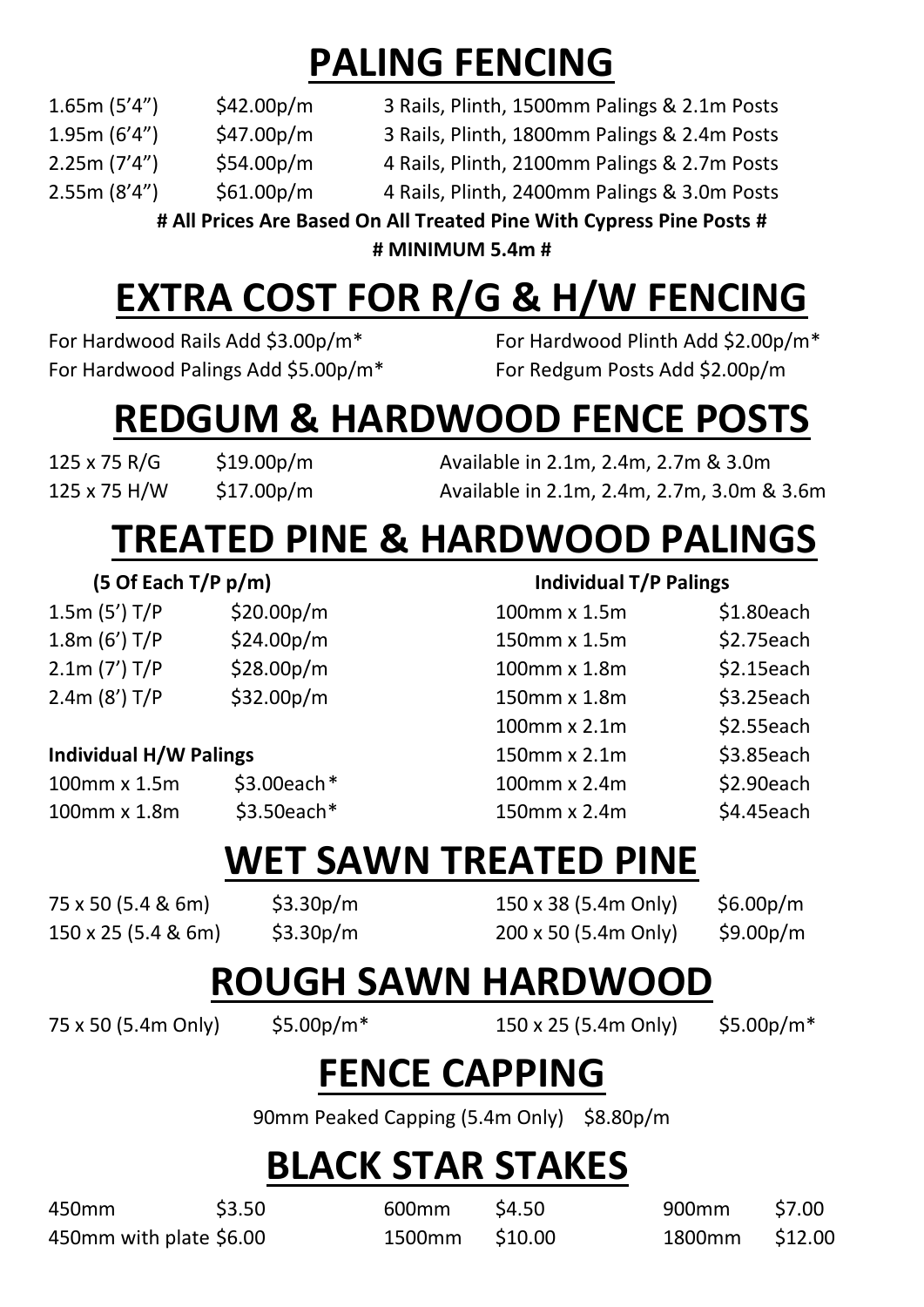# **CYPRESS PINE**

| $125 \times 75$ | \$17.00 <sub>p</sub> /m\$ | 150 x 38            | \$14.00 <sub>p</sub> /m |
|-----------------|---------------------------|---------------------|-------------------------|
| 100 X 100       | \$17.00 <sub>p</sub> /m   | <b>CYPRESS GOLD</b> |                         |
| 125 x 125       | \$26.00 <sub>p</sub> /m   | $90 \times 90***$   | \$24.00 <sub>p</sub> /m |
| 150 x 150***    | \$50.00 <sub>p</sub> /m   | $115 \times 115***$ | \$40.00 <sub>p</sub> /m |
| 200 x 200***    | \$115.00p/m               |                     |                         |

#### **CYPRESS PINE 70x19 WINDSOR PICKETS**

| 1500 <sub>mm</sub> | \$5.10 | *Other Profiles Add 20c Per Picket* |                        |
|--------------------|--------|-------------------------------------|------------------------|
| 1200mm             | \$3.90 | <b>Blanks</b>                       | \$3.10 <sub>p</sub> /m |
| 900 <sub>mm</sub>  | \$3.00 | 1800 <sub>mm</sub>                  | \$5.95                 |

#### **F7 KILN DRIED TREATED PINE**

70 x 45 x 5.4m \$7.00p/m 140 x 35 x 5.4m \$10.50p/m 90 x 45 x 5.4m \$9.50p/m 140 x 45 x 5.4m \$14.00p/m

#### **20KG PRE MIX CONCRETE & CEMENT**

Cement \$9.50 Rapid Set \$9.00 Concrete \$9.00

## **COLLATED NAILS**

56mm Galv. Coils (9000nails) \$75.00box \$6.00p/coil 90mm Galv. Framers (3000nails) \$85.00box 38mm Hard. Coils (6000nails) \$180.00box \$12.00p/coil

## **LATTICE & FENCE EXTENSIONS**

| 2700x600x70sq | \$22.00 | 2700x600x40sq                              | \$33.00 | 2700x600 Woven*** \$50.00 |  |
|---------------|---------|--------------------------------------------|---------|---------------------------|--|
|               |         | 1800x600 (total block out) Fence Extension |         | \$32.00                   |  |
|               |         | 2700x600x40sq (lattice) Fence Extension*** |         | \$48.00                   |  |

**●●● OTHER SIZES MADE TO ORDER. ALLOW 3-5 WORKING DAYS ●●●**

# **GALVANISED BUGLE/BATTERN SCREWS**

| <b>QTY. 25</b>    |         |                   | <b>QTY. 100</b> |                   | <b>QTY. 250</b> |  |
|-------------------|---------|-------------------|-----------------|-------------------|-----------------|--|
| 75 <sub>mm</sub>  | \$11.00 | 75 <sub>mm</sub>  | \$34.00         | 75 <sub>mm</sub>  | \$60.00         |  |
| 100 <sub>mm</sub> | \$13.00 | 100 <sub>mm</sub> | \$40.00         | 100 <sub>mm</sub> | \$72.00         |  |
| 125mm             | \$15.00 | 125mm             | \$48.00         | 125mm             | \$96.00         |  |
| 150mm             | \$18.00 | 150mm             | \$65.00         | 150mm             | \$144.00        |  |

#### **OTHER SCREWS, BOLTS & DRILL BITS AVAILABLE**